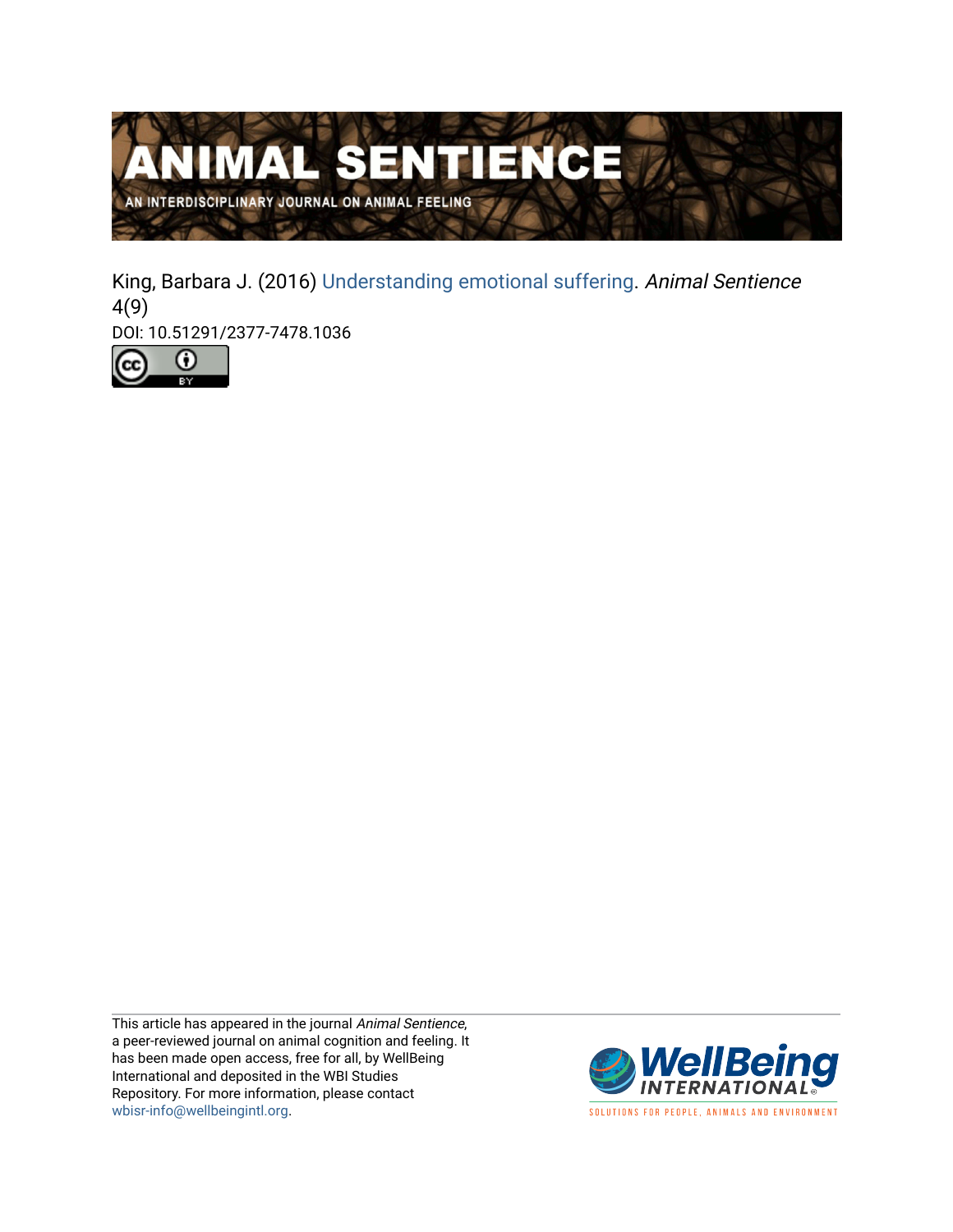## **Understanding emotional suffering**

*Response to Commentary on [King](http://animalstudiesrepository.org/animsent/vol1/iss4/1/) on Animal Grief*

**Barbara J. King** Department of Anthropology College of William & Mary

**Abstract:** In responding to insightful commentaries from 7 scholars, for which I am grateful, I offer new thoughts on whether animals can conceptualize and express signs of grief. I also discuss why I included both weak and strong examples of animal mourning, and how this work may help us think about enhanced welfare for animals, including freedom from emotional suffering.

> Barbara J. King biking@wm.edu, Chancellor Professor of Anthropology at the College of William and Mary, writes and speaks about animal thinking, feeling, and welfare. Her article, "When Animals Mourn," in *Scientific American* was included in the 2014 anthology



*The Best American Science and Nature Writing*. King writes weekly for NPR's *13.7 Cosmos and Culture blog.* Her next book, *Animals We Eat*, is forthcoming. [http://www.barbarajking.com](http://www.barbarajking.com/)

**[Botero.](http://animalstudiesrepository.org/animsent/vol1/iss4/2/)** Thanks to **[Botero](http://animalstudiesrepository.org/animsent/vol1/iss4/2/)** for pushing me to think harder about (as she puts it) "the consequences of starting from a perspective that separates an emotion from an expression of an emotion." Is it possible for scientists to distinguish between cases in which animals experience some sort of emotional state but don't express it visibly in signs we recognize, versus those in which animals simply may not be experiencing such a state?

In this regard, I think of the research (as described in *How Animals Grieve*) by Anne Engh et al. (2006) on wild baboons in Botswana. Engh's team compared the biochemical profiles of female baboons who had witnessed a predator attack and lost a close companion to females who had witnessed an attack but had not lost someone close. Females in the former group had elevated glucocorticoid levels, an indicator of stress and, Engh suggests, of bereavement. In this case, hormone levels indicating stress stand in for felt grief. Can we do better? Within weeks, these females broadened their social networks, for example, of grooming partners. Were they seeking relief from grief? Might some bereaved baboons display no visible changes that would allow us a window into their emotions? The first step is to ask these questions in a wide variety of contexts; perhaps aiming for complementarity between measurement of stress hormones and close observation of survivors' before-andafter behaviors is our best bet moving forward.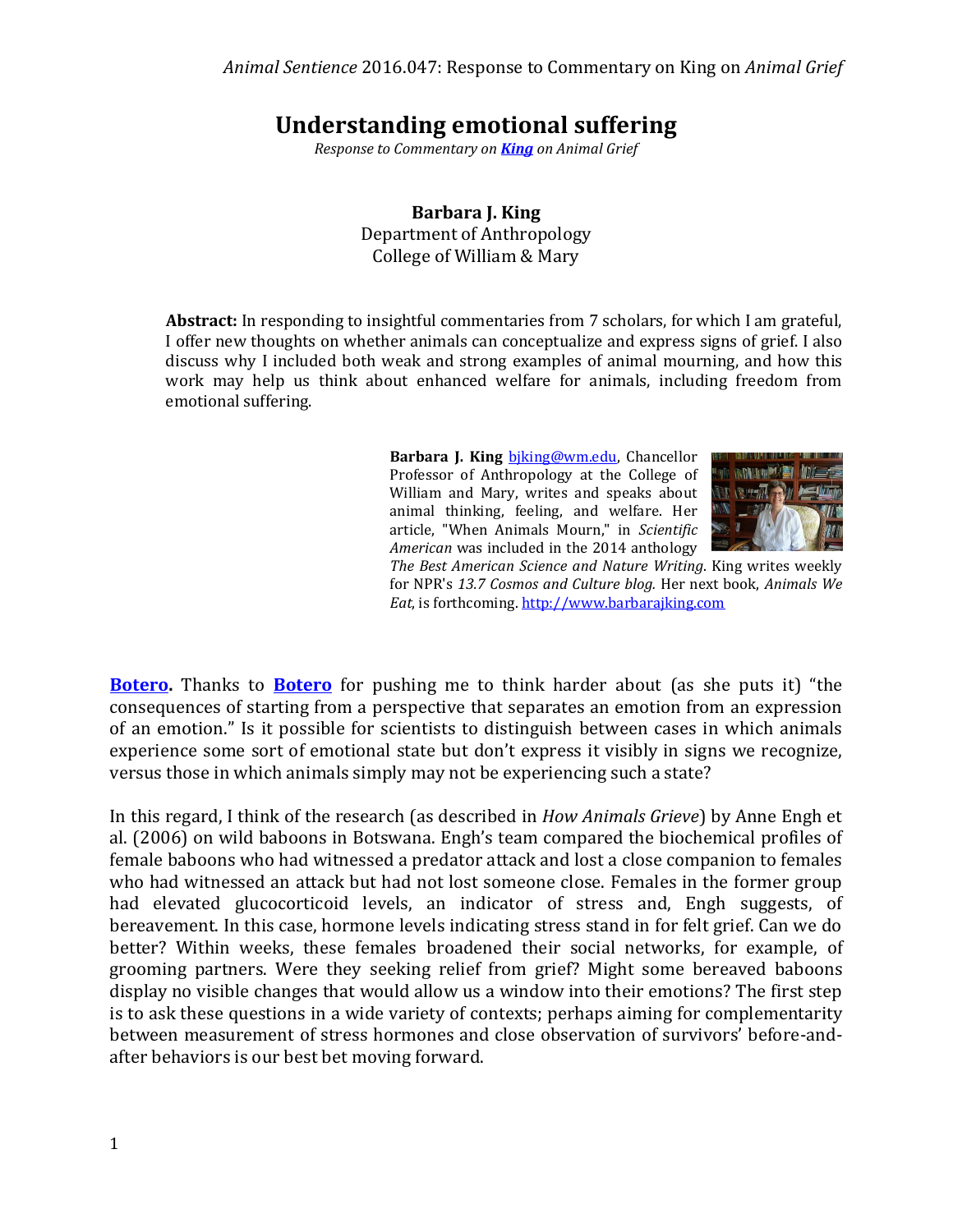**[Botero](http://animalstudiesrepository.org/animsent/vol1/iss4/2/)** zeroes in on the key factor that I feel underlies the significance of studying animals' expression of grief, and of love: a new avenue for thinking about "the morally right ways" of treating animals. The basic science has value all on its own, yet my central interest is in applying the data to real-world issues. As I noted in the Précis (**[King](http://animalstudiesrepository.org/animsent/vol1/iss4/1/)**), our responsibilities towards animals may be grasped in sharper outline when we understand their emotional as well as their physical suffering.

**[Gardiner](http://animalstudiesrepository.org/animsent/vol1/iss4/4/)**. Yes, animals may interact not only through specific signaling "but also more generally and more continuously by interpreting one another's behaviors," and this is a fundamentally important point. It's one I took up as a central frame when presenting data in a previous book, *The Dynamic Dance* (2004), on the contingent and unpredictable gestural and postural communication that's ongoing among the African ape individuals, including those I observed and filmed. Updates from Gardiner on modeling efforts regarding mirror neuron systems and demodulation pathways for this sort of communication will be welcome.

**[Glymour](http://animalstudiesrepository.org/animsent/vol1/iss4/5/)**. The duty to try not to like the book is what **[Glymour](http://animalstudiesrepository.org/animsent/vol1/iss4/5/)** takes as his charge! That's an intriguing opening paragraph. I cannot help, in turn, but like his bringing in cattle. (They're in my forthcoming book, *Animals We Eat,* on animal intelligence and emotion, as are insects, octopuses, fish, goats, and pigs.) I take **[Glymour](http://animalstudiesrepository.org/animsent/vol1/iss4/5/)**'s point that I should have done a better job on the matter of whether animals have concepts. It would take pages to review the various ways "concepts" may be understood in ethology, but I do intend something more than grief requiring an object. How might we distinguish between cases in which an animal may grasp that a companion is in some sense permanently gone and those in which the animal understands (and grieves) only the immediate separation from a breathing, moving partner? In *How Animals Grieve* I recount the story of Bobby, a captive male gorilla who first tries to revive his dead mate and friend Bebe, even to the point of placing celery, Bebe's favorite food, in her hood. When his attempts fail, Bobby begins to wail and bang on the bars of his enclosure. Does that moment mark a change in Bobby's knowledge state, when he grasps the finality of his separation? If so, then this gorilla can be said, in some sense (not necessarily our human sense) to have a concept of death.

**[Fox Hall](http://animalstudiesrepository.org/animsent/vol1/iss4/3/)**. It was exactly my intention to consider alternative hypotheses to grief in explaining an animal survivor's behavior after a companion's death, and I am gratified that Fox Hall found this feature to be a strong one in *How Animals Grieve*. The scientific study of animal emotion faces something of an uphill battle already (at least among some scientists!), and jumping to too-ready conclusions without careful observations over a period of time, followed by critical thinking about how to interpret what was seen, is a risk. I can think of no way to apply this rigorous principle to a comparative study of anticipatory grief, and while we have no evidence that other animals experience that state, I cannot say for sure that they don't. Might an aspect of an elephant's post-traumatic stress disorder, once she has witnessed the wounding of family members by poachers, be a feeling of anticipatory grief? How would we ever know? Like **[Fox Hall](http://animalstudiesrepository.org/animsent/vol1/iss4/3/)**, for me it's impossible to conclude whether our species' knowledge of death's inevitability is a burden or a blessing. On the matter of obituary notices in the newspaper for animals, I say, bring them on: I would be entirely comfortable with my family members' (or my own) obituaries appearing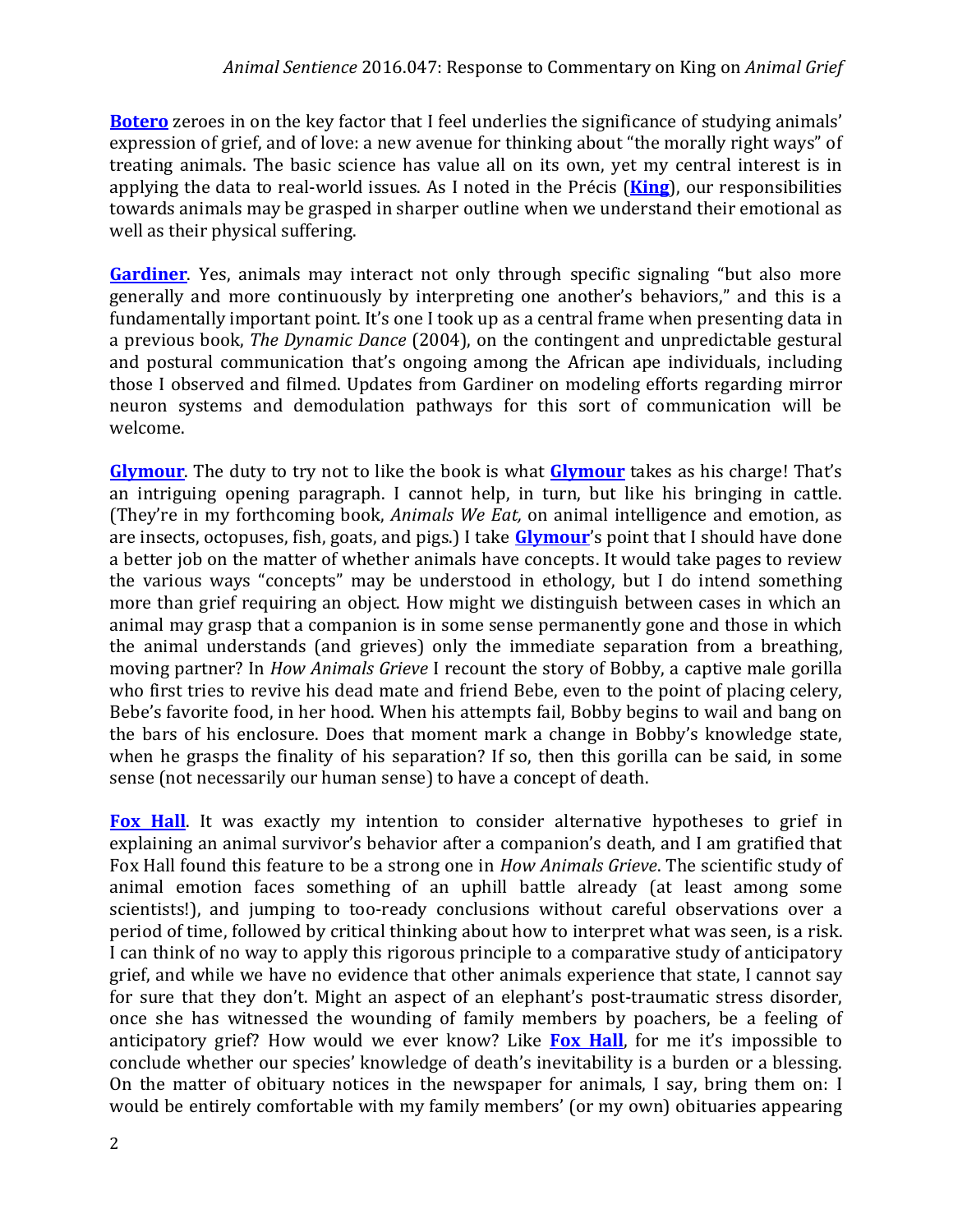on a page graced with others for local, well-loved horses, cats, dogs, rabbits, snakes, fish, and whomever else!

**[Probyn-Rapsey](http://animalstudiesrepository.org/animsent/vol1/iss4/6/)**. How very apt are **Probyn-Rapsey**'s descriptions of our links to and responsibilities for other animals. Yes, we humans do grieve beyond words, very often in ways borrowed from other animals, as the gorilla Bobby's wailing I described in my response to **[Glymour](http://animalstudiesrepository.org/animsent/vol1/iss4/5/)** exemplifies. Yes, agro-business makes meat into an ungrievable commodity. Increasingly, I wish to invite all of us to think about the meaning of animal love and grief as a motivator for no longer denying the reality of other animals' lives.

**[Proctor](http://animalstudiesrepository.org/animsent/vol1/iss4/7/)**. Since the publication of *How Animals Grieve*, primatologists Bezerra, Philip Keasey, Schiel, and da Silva Souto (2014) have published in the journal *Primates* an account of a male marmoset monkey (named M1B) in Brazil's Amazonian forest who comforted his dying mate. The female (F1B) had fallen from high in a tree canopy, struck her head on a ceramic object at the tree's base, and lay mortally injured and in evident pain on the forest floor. M1B's "gentle care and attention" to her moved these scientists, who wrote of "compassionate care-taking" by M1B. (M1B also tried to copulate with F1B during this period, a point that demonstrates the complex mix of behaviors that may occur at such a time.)

F1B died within three hours. The researchers didn't take up the question of grief. Certainly M1B's behavior was altered in the immediate moment, but were his normal routines disrupted in subsequent days and weeks at the loss of the female with whom he had been bonded and raised infants for three years? (Marmoset males are very involved fathers.) All we know is that M1B disappeared from the group after three months, and his fate is unknown.

I mention this case because it speaks to **[Proctor](http://animalstudiesrepository.org/animsent/vol1/iss4/7/)**'s point that it may be most beneficial to seek evidence of grief among certain monkey species. Marmosets and other pair-bonded species are the ideal candidates for this sort of investigation, precisely because of their tightly knit partnerships and families.

**[Ristau](http://animalstudiesrepository.org/animsent/vol1/iss4/8/)**. I appreciate the detailed remarks of **[Ristau](http://animalstudiesrepository.org/animsent/vol1/iss4/8/)**. I would like to correct at the outset a small misunderstanding: it is not the case that when I quote someone in my book, it's meant as a "summary of my beliefs." I do cite Ahere's explanation that she prefers to start with the assumption that animals love others in their own ways. It's a poor scientist, though, who explores a topic like this armed with assumptions, especially regarding a category as broad as "animals," which after all could mean spiders as well as elephants. In fact I indicate this skeptical position in the very next paragraph following the Ahere quote, by noting that if we take up her assumption, "We run the risk of diluting the phenomenon we want to understand." Possibility, not assumption, is where I endeavor to start: the possibility that some animals (that is, a range of vertebrates and invertebrates) demonstrate through their behavior around death that they feel their lives more deeply than many scientists have heretofore suspected. Evidence that supports and does not support that possibility must then be considered.